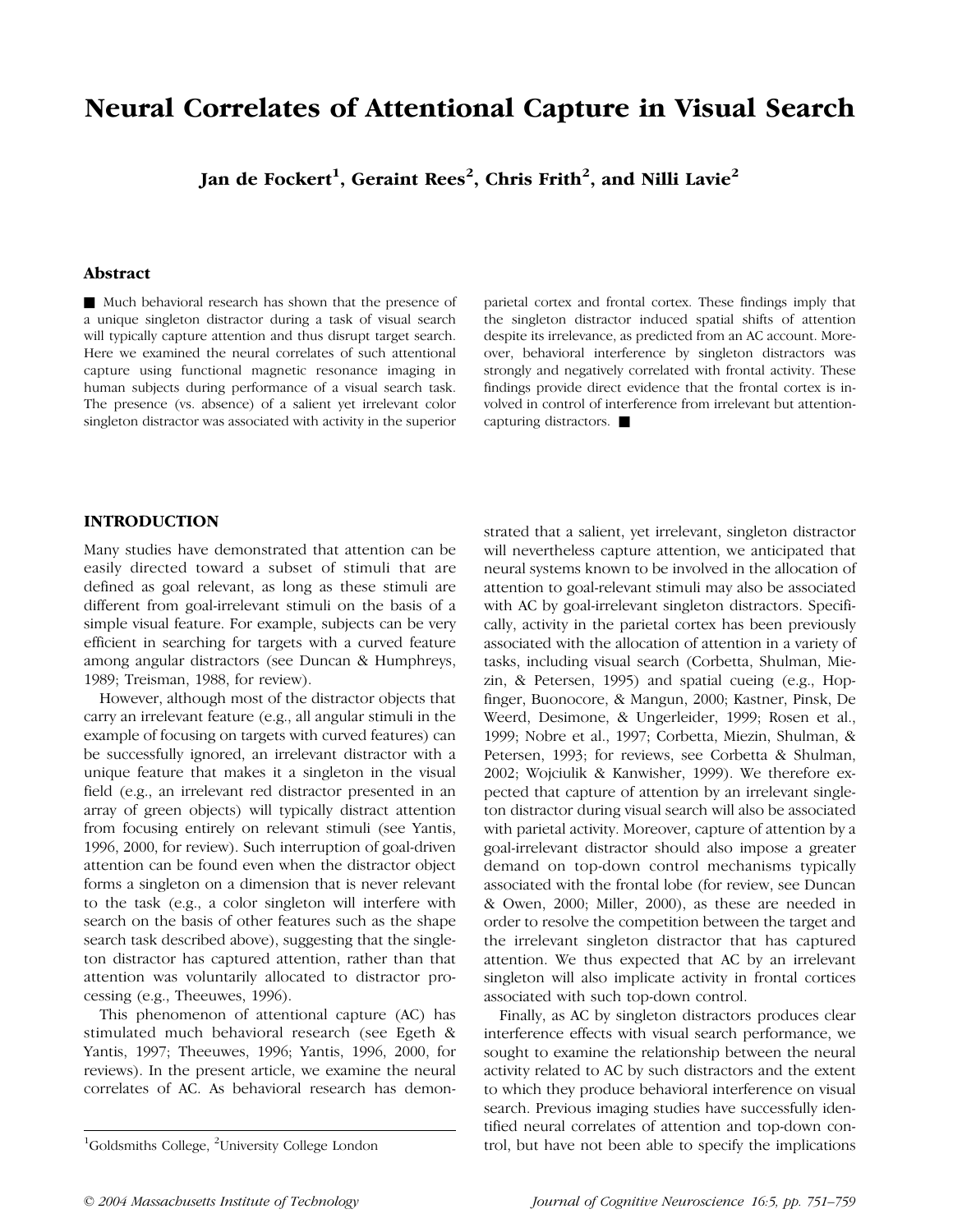Figure 1. Example stimuli of each of the four experimental trial types. Participants were requested to make a speeded key-press response to the orientation of the line segment in the target circle. On color singleton present trials, one of the display items (the circle on target color singleton trials, and one of the diamonds on distractor color singleton trials) was presented in red. On color singleton absent trials, all display items were presented in green, and one of them (the circle on target singleton trials, and one of the diamonds on distractor singleton trials) was slightly reduced in size.





Figure 2. Behavioral performance during scanning. Bars represent mean RT and % error for targets and distractors, with a color singleton present or absent.

of this neural activity for the extent to which behavioral interference is found when attention is captured by goalirrelevant distractors.

We measured brain activity using functional magnetic resonance imaging (fMRI) in humans during performance in a task of visual search for a unique shape target (circle) among distractors of a different shape (diamonds; see Figure 1). We assessed performance of this search for shape in the presence versus absence of a salient, yet irrelevant, color singleton distractor that is known to produce AC (Theeuwes, 1991, 1992). We also assessed performance of the shape search task in the presence (vs. absence) of a color singleton on the shape target. Thus, the effects of the presence (vs. absence) of a color singleton distractor could be contrasted with the effects of the presence (vs. absence) of a color singleton target.

Figure 3. Activity related to the presence (vs. absence) of a color singleton distractor. Shown are posterior (left panel), left lateral (middle panel), and dorsal (right panel) views of a T1-weighted anatomical template image in Talairach space (Talairach & Tournoux, 1988). For display purposes, activity is shown at  $p < .001$ , uncorrected, with an extent threshold of 200 voxels.

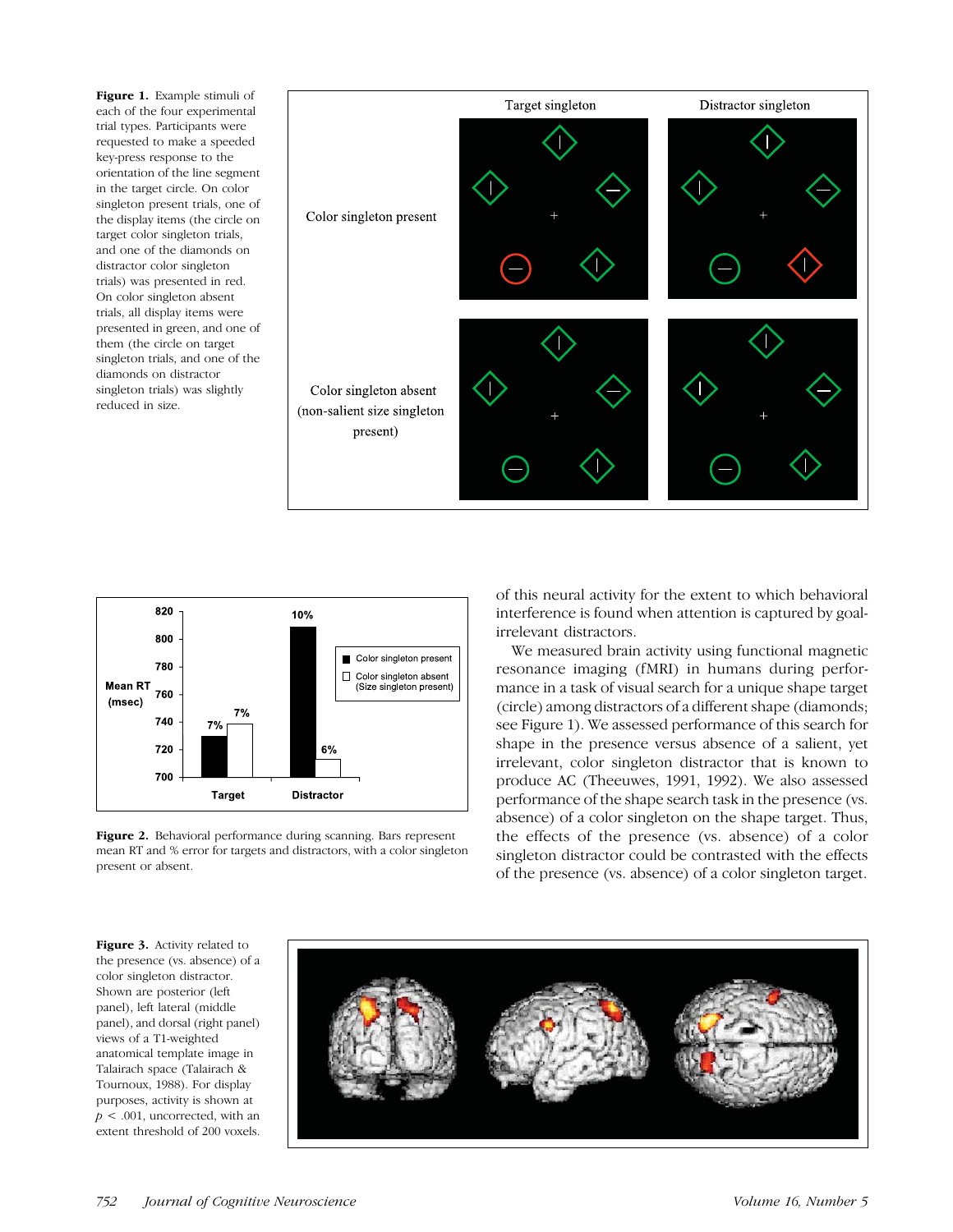#### **RESULTS**

## **Behavioral Responses**

Behavioral data were collected during the scanning sessions (see Figure 2). An ANOVA comparing target reaction times (RTs) showed that the presence (vs. absence) of a color singleton distractor produced significant interference [96 msec;  $F(1,9) = 38.4, p < .001$ ]. This result is consistent with previous behavioral findings in similar visual search studies of AC (e.g., Theeuwes, 1991, 1992, 1994). When the shape singleton target was also presented in a unique color, there was a small and nonsignificant trend for facilitation (9 msec;  $F \leq 1$ .<sup>1</sup> Thus, participants were clearly able to select the target on the basis of its unique shape, gaining very little from presentation of the target in a unique color as well. Note that although salient singleton distractors have been consistently found to produce interference on performance of the feature search task used here, the effects of adding another singleton feature (e.g., a unique color) to the feature target (e.g., a unique shape) in this task have not been previously examined (facilitation effects have been previously found when a singleton feature has been added to more complex targets such as letters; see Yantis, 2000, for a review). For the present purpose, the finding that the RT interference was specific to the presence of a color singleton distractor [as also shown by the highly significant interaction,  $F(1,9) = 21.8, p < .001$ , between color singleton presence (present, absent) and singleton stimulus (target, distractor)] indicates that this interference was not simply due to the mere presence of an odd color in the array, but was associated with the presentation of a distractor, rather than a target, in a singleton color. Thus, despite efficient selection of the shape target, presentation of a color singleton distractor produced robust interference.

# **Imaging Data**

Brain activity time-locked to the individual trials was determined using an event-related analysis (see Methods) of the fMRI data. Figure 3 shows areas of activity associated with the presence (vs. absence) of color singleton distractors (see also Table 1 for stereotactic locations of the peak voxels in these areas of activation). As we anticipated, the presence (vs. absence) of a color singleton distractor was associated with bilateral activation of the superior parietal lobe (Brodmann's area [BA] 7), an area previously associated with voluntary allocation of attention in a variety of tasks (e.g., Kastner et al., 1999; Corbetta et al., 1993, 1995), but with involuntary allocation of attention (as in AC) only in spatial cueing tasks so far (Rosen et al. 1999; Nobre et al., 1997; Corbetta et al., 1993). Moreover, as can be seen in Figure 3, color singleton presence (vs. absence) was

also associated with activity in an area in the left lateral precentral gyrus (BA 6) of the frontal cortex (anterior, inferior, and lateral to the frontal eye fields; Paus, 1996). The finding that the presence of irrelevant singletons is associated with frontal activity is in line with our suggestion that target selection in the presence of a competing, attention-capturing singleton distractor would place a greater demand on top-down frontal control. No voxels showed significant activity (at  $p < .05$  corrected for multiple comparisons) related to the presence (vs. absence) of a singleton color when it coincided with the shape target. This result is consistent with the lack of a significant behavioral effect in these conditions and clearly rules out the mere presence of a unique color in the array as a possible cause for the activity related to the presentation of a distractor in a unique color. Moreover, the parietal and frontal cortices also showed significant interactions, such that activity in the presence (vs. absence) of a color singleton distractor was greater than activity in the presence (vs. absence) of a color singleton target (left superior parietal cortex,  $t = 4.2, p < .01$ ; right superior parietal cortex,  $t = 3.73$ ,  $p < .01$ ; left frontal cortex,  $t = 4.4$ ,  $p < .01$ , using small volume correction). This result further confirmed that activity in the parietal and frontal cortices related to the presence (vs. absence) of a color singleton distractor could not be attributed to the mere presence of an odd color in the array.

To ensure that the interaction between singleton presence and singleton stimulus was consistent across participants, we extracted the neural signal (blood oxygenation level dependent [BOLD] signal, expressed as percent departure from a global mean of 100) for each of the three significant areas of activation in the comparison between presence and absence of a color singleton distractor (bilateral superior parietal cortex and left frontal area BA 6) for each subject, and entered these into an ANOVA with participants as the random factor. For all three areas of activity, there was a highly significant interaction, left superior parietal cortex,  $F(1,9) =$ 21.84,  $p < .001$ ; right superior parietal cortex,  $F(1,9) =$ 18.85,  $p < .01$ ; left frontal cortex,  $F(1,9) = 19.68$ ,  $p < .01$ , between the presence of a color singleton (vs. absence) and the singleton stimulus (target vs. distractor). As can be seen in Figure 4, activity in these areas was greater in the color singleton distractor present conditions than in the color singleton distractor absent conditions, left superior parietal cortex,  $t(9) = 3.6$ ,  $p < .01$ ; right superior parietal cortex,  $t(9) = 2.9$ ,  $p < .02$ ; left frontal cortex,  $t(9) = 2.8$ ,  $p < .025$ , all two-tailed, whereas there was no such difference for the presence (vs. absence) of a color singleton target (left superior parietal cortex,  $t = .07$ ,  $p = .95$ ; right superior parietal cortex,  $t = .65$ ,  $p = .53$ ; left frontal cortex,  $t = 1.9$ ,  $p = .092$ , all two-tailed). These results confirm that the activity in the parietal and frontal cortices, which is specifically related to the presence of color singleton distractors rather than the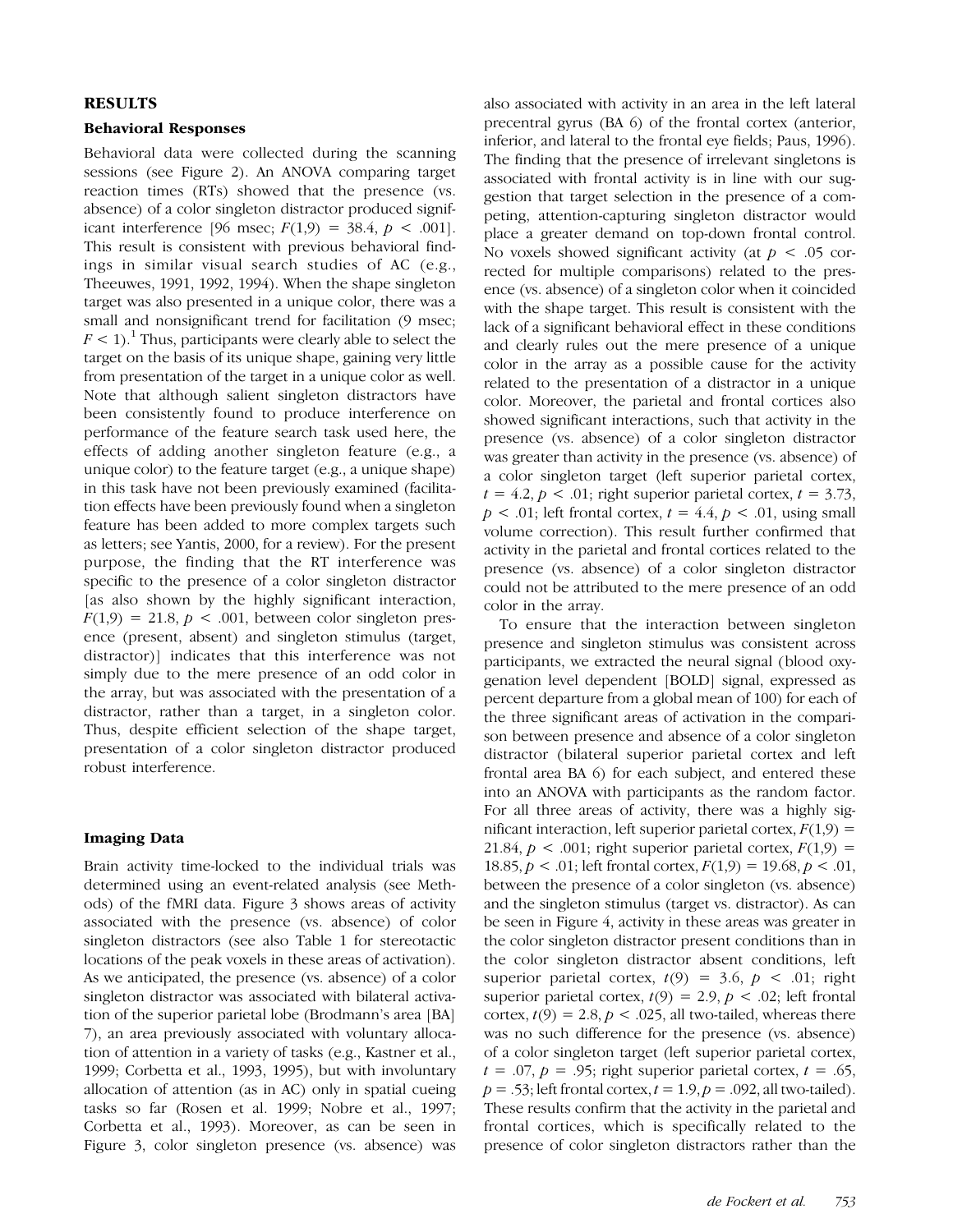|  |  |  |  |  |  |  |  |  |  |  |  |  |  | Table 1. Regions of Activation Related to the Presence (vs. Absence) of Color Singleton Distractors |
|--|--|--|--|--|--|--|--|--|--|--|--|--|--|-----------------------------------------------------------------------------------------------------|
|--|--|--|--|--|--|--|--|--|--|--|--|--|--|-----------------------------------------------------------------------------------------------------|

|                                 |               | Talairach Coordinates             |    | p Value (Corrected) |      |
|---------------------------------|---------------|-----------------------------------|----|---------------------|------|
|                                 | $\mathcal{X}$ | $\mathcal{Y}$<br>$\boldsymbol{z}$ |    |                     |      |
| Left                            |               |                                   |    |                     |      |
| Superior parietal lobe (BA 7)   | $-24$         | $-66$                             | 50 | 5.85                | .001 |
| Lateral precentral gyrus (BA 6) | $-46$         | $\overline{4}$                    | 36 | 4.79                | .018 |
| Right                           |               |                                   |    |                     |      |
| Superior parietal lobe (BA 7)   | 26            | $-68$                             | 50 | 4.67                | .030 |

Shown are voxels representing the peak activity in areas in which activity was greater than  $p < .05$ , corrected for multiple comparisons.

presence of color singletons per se, was consistent across participants.

These analyses included all (both correct and incorrect) trials. The activity revealed, however, could not have been due to processes occurring only on error trials for two reasons. First, the same contrast of activity in distractor present versus absent conditions, excluding trials on which an incorrect response was made, produced the same pattern of activity in the parietal and frontal cortices (as when error trials are included). Second, the areas revealed by a contrast of activity in error trials versus correct trials did not include any of the areas found in the comparison between distractor present and absent conditions. Thus, activity on error trials could not explain the results due to the presence (vs. absence) of the color singleton distractor.

In order to investigate the relationship between behavioral interference by singleton distractors and the accompanying pattern of neural activity, we performed



Figure 4. Activity associated with the interaction between color singleton presence (present, absent) and singleton stimulus (distractor, target). Bars represent BOLD signal change, averaged across voxels in each cluster and across participants. Shown is the difference in mean activity between color singleton present versus absent, plotted separately for left superior parietal cortex (L SPL), right superior parietal cortex (R SPL), and left lateral precentral gyrus, and for distractor and target singletons. Error bars represent interparticipant standard error.

a correlational analysis between the RT data and the fMRI signal. First, to control for between-subject differences in the overall fMRI signal and in the overall RT, we derived an index of interference by representing the interference effect (color distractor present minus color distractor absent) per participant as a proportion of their average fMRI signal and average RT in the distractor color singleton present and absent trials. We then computed Pearson's correlation coefficient between RTs and the fMRI signal in each of the three areas of significant activity. No significant correlation was found in the two clusters of activation in the bilateral superior parietal cortex  $(R = .247, p = .49 \text{ and } R = -.103, p = .78 \text{ for the left})$ and right superior parietal cortex, respectively). However, there was a significant negative correlation between activity in the left frontal cortex and the magnitude of the interference effect in RT,  $R = -.712$ ,  $p = .021$  (twotailed). The sign of this correlation is important, as it indicates that greater activity in the frontal cortex (when a color distractor was present vs. absent) is associated with smaller interference effects by the irrelevant distractors. Further analysis confirmed that greater interference effects on RTs were not significantly correlated with greater overall variance in RTs (assessed by the magnitude of standard deviation from mean RT per subject,  $R = .46, p = .18$ ). Thus, the negative correlation between the interference effects on RT and activity in the frontal cortex cannot be attributed to greater RT variability in subjects with greater interference effects (compared to those with smaller behavioral interference).

#### **Eye Position Data**

Subjects were requested to maintain fixation at the center of the display. During scanning, eye position was monitored continually to ensure that participants indeed succeeded to maintain fixation throughout the experimental sessions. Figure 5 presents the frequency of the vertical and horizontal eye positions across all subjects, plotted as a function of trial type. Eye position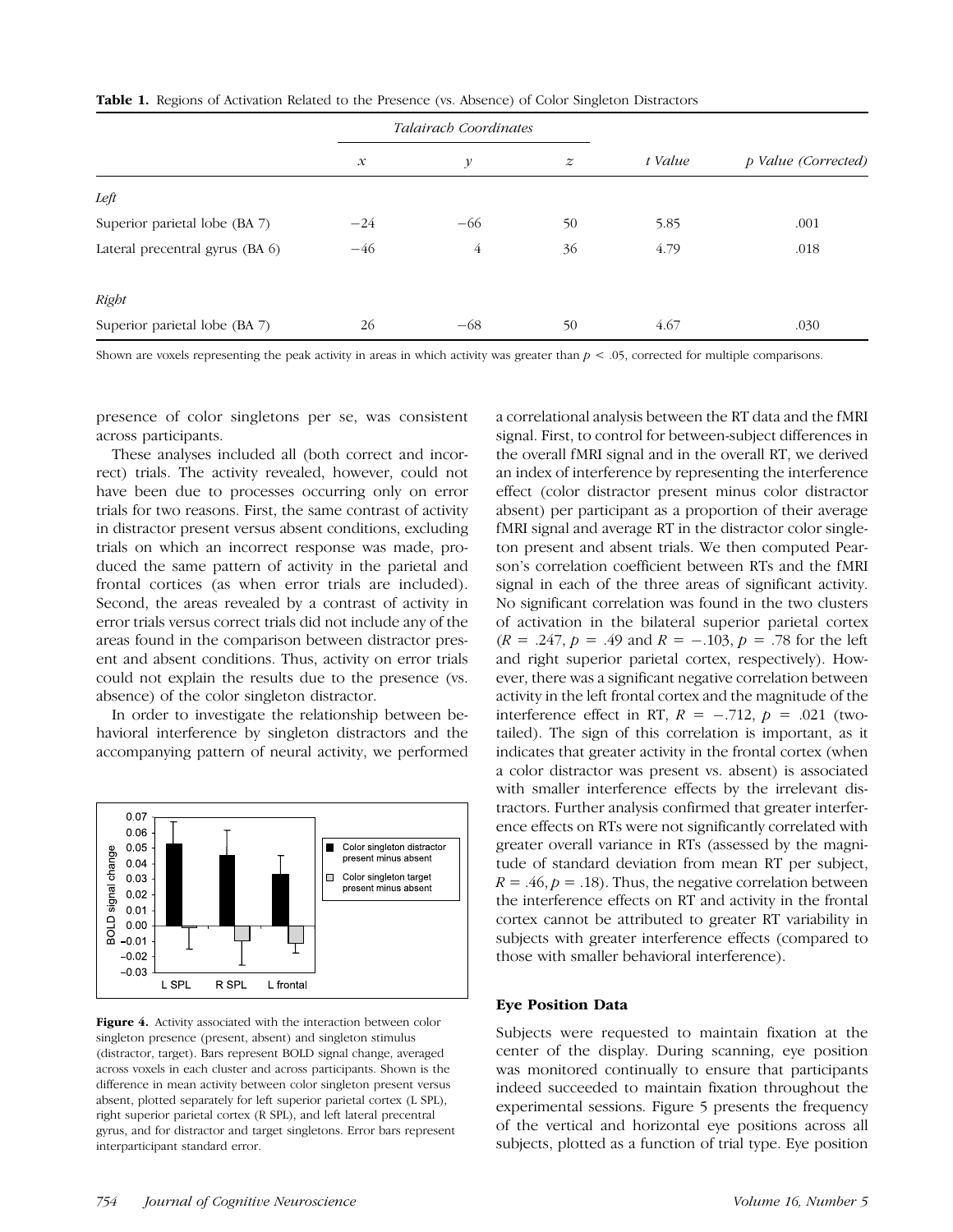Figure 5. Frequency plot of vertical and horizontal eye position. Data are shown for each trial type, averaged across subjects. Arrows indicate eccentricity of the visual array. In both the vertical and the horizontal eye position data, there was no difference between trial types, both in terms of individual subjects' mean eye position, and their standard deviations (all  $F < 1$ ).



was consistently maintained within two degrees of fixation, less than the eccentricity of the search array (which subtended 3.1° from fixation to the center of each display item). Moreover, there were no significant differences between any of the conditions (including fixation, as well as the presence vs. absence of a color singleton distractor), both in terms of individual subjects' mean eye position, and their standard deviations (all  $F < 1$ ), in either vertical or horizontal eye position. Thus, none of the activations resulting from the comparisons of the experimental conditions could be explained in terms of eye movements (or, conversely, inhibition of eye movements), as such accounts would predict a change in the mean or the variance (or both) of the eye positions between the experimental conditions.

# **DISCUSSION**

The present results show that the neural correlates of AC by an irrelevant color singleton in visual search are the bilateral superior parietal cortex and left lateral precentral gyrus in the frontal lobe. Moreover, our results also show a strong negative correlation between the strength of the neural signal in the frontal cortex and the magnitude of singleton distractor interference effects on behavior. These findings are in line with our expectation that an irrelevant singleton will capture attention and thus compete with the goal-relevant target for selection, as we discuss below.

# The Role of the Superior Parietal Cortex in AC

Activity in the superior parietal cortex has been typically associated with spatial shifts of attention (see Corbetta & Shulman, 2002, for a review, but see Hopfinger et al., 2000, for an exception, emphasizing the involvement of inferior parietal cortex in spatial attention shifts). The finding that superior parietal cortex activity is associated with the presence of an irrelevant singleton distractor in visual search suggests that spatial attention was allocated to the singleton distractor, consistent with an AC ac-

count of the behavioral effects. Specifically, many previous behavioral studies have shown that capture of attention by an irrelevant singleton involves spatial shifts of attention to the singleton position (e.g., Yantis  $\&$ Jonides, 1990; see Yantis, 2000, for a review). $^{2}$ 

More recently, Theeuwes, Kramer, Hahn, and Irwin (1998) have found that AC by a singleton distractor not only involves covert shifts of attention, but can also involve triggering an eye movement to the location of the singleton distractor. The superior parietal cortex has been associated with both covert shifts of attention (that do not involve eye movements) and overt shifts of attention (that do involve eve movements; Corbetta, 1998; Corbetta et al., 1998). In the present study, we focused on the potential effects of singleton distractors on covert attention, and therefore requested subjects to maintain fixation at the center of the display, while monitoring their eye position during scanning. The eye position data confirmed that the presence (vs. absence) of a color singleton distractor did not result in any change in the number or variance of eye movements. Activity related to the presence of a color singleton distractor in our study therefore cannot be attributed to eye movements. Instead, it suggests that such distractors triggered involuntary covert shifts of spatial attention.

It is perhaps worth noting that although serial spatial shifts of attention may not be required for the search process in this feature-search task (Treisman, 1988), shifts of focused attention to the target position are required for the orientation discrimination aspect of this task (in order to discriminate the orientation of the small line  $[0.5^{\circ}$  of visual angle] within the target shape, among the competing orientations in the nontarget shapes). Thus, in the absence of a singleton distractor, although the target will initially pop out, focused attention will be shifted to it in order to perform the orientation discrimination task. When the singleton distractor is present, however, it will pop out more readily than the target (due to its greater salience; see Theeuwes, 1992), and thus may be wrongly selected for a spatial shift of attention. Thus, the presence of a singleton distractor should involve an extra shift of spatial attention (as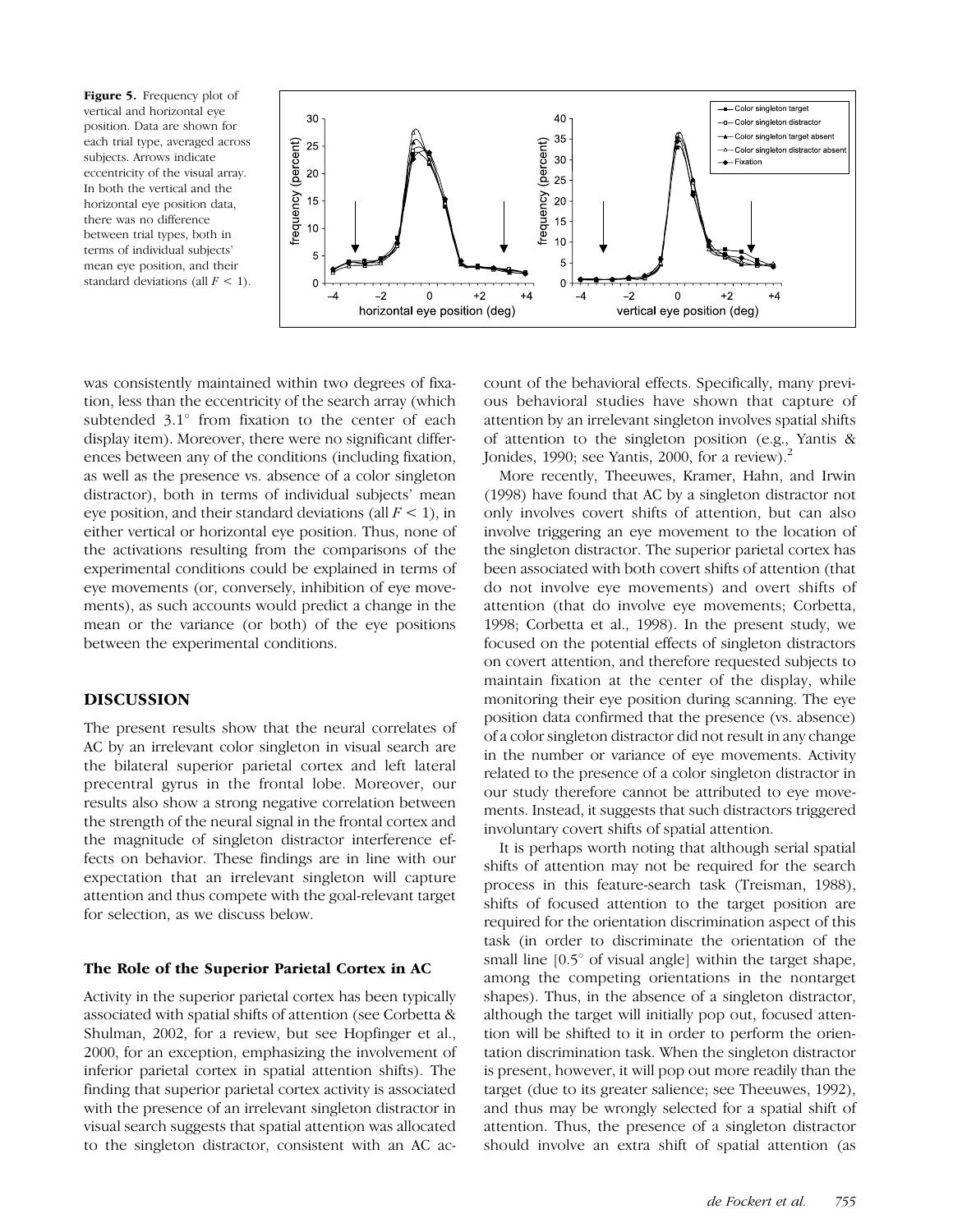attention has to be shifted once more from the distractor to the target).

Finally, by contrast with the strong negative correlation between the signal in the frontal cortex and the magnitude of behavioral interference, there was no significant correlation between activity in the superior parietal cortex and behavioral interference. This contrast between the superior parietal cortex and frontal cortex with respect to correlations with distractor interference may indicate that these structures serve different functions in AC. The activity in the superior parietal cortex may reflect shifts of attention towards the irrelevant distractor that occur in a bottom-up, stimulus-driven manner due to the distractor being more visually salient than the target (as in the case of the color singleton here; see Theeuwes, 1996). As such, attention may always be captured by the more salient distractor (with very little variation in the extent of attentional shifts and the strength of the associated signal in the superior parietal cortex, thus precluding any correlation with behavioral interference effects). The magnitude of the interference effects on behavior may in turn be determined by the extent to which the frontal cortex exerts top-down control in order to resolve the competition between the target and the irrelevant distractor (that has nevertheless captured spatial attention) as we describe below.

# The Role of the Frontal Cortex in AC

AC by a goal-irrelevant distractor should lead to a competition for selection (for further processing and action) between the irrelevant distractor and the relevant target. Top-down control functions that are known to be mediated by the frontal cortex are needed to resolve such competition. Indeed, the activity we found in the left lateral precentral gyrus of the frontal lobe has been previously associated with competition induced by stimuli that are incongruent (vs. neutral or congruent) with the current response in Stroop-like tasks (e.g., color-word Stroop, counting Stroop, flanker task; Hazeltine, Bunge, Scanlon, & Gabrieli, 2003; Schumacher & D'Esposito, 2002; Ruff, Woodward, Laurens, & Liddle, 2001; Zysset, Müller, Lohmann, & Von Cramon, 2001; Bush et al., 1998). Stroop-like studies typically also implicate the anterior cingulate and the prefrontal cortex in congruency effects (see Bush, Luu, & Posner, 2000, for a review). The partial overlap between the current activity and the pattern of activity in Stroop-like studies, however, may not be surprising given that the competition between target and singleton distractor in the AC paradigm does not depend on manipulations of response congruency between the two. Rather, in the typical visual search paradigm of AC, the distractor stimulus is not directly associated with any response.<sup>3</sup>

Thus, whereas Stroop-like tasks mainly involve competition between incongruent responses, the competition between the color singleton distractor and target in our task may have occurred at a different level, for example, between the distractor and target features (e.g., conflicting locations, colors). Alternatively, each of the target and singleton distractor objects as a whole may compete for selection for action, as would be stipulated on a framework of competitive interactions (Desimone & Duncan, 1995). Indeed, activity in BA 6 has often been implicated in attentional selection for action, such as when response selection is contingent upon a visual or auditory cue, by contrast with a fixed sequence of responses (e.g., Van Oostende, Van Hecke, Sunaert, Nuttin, & Marchal, 1997; Deiber et al., 1991).

Furthermore, our finding of a substantial negative correlation between the magnitude of the neural signal in the left lateral frontal cortex and the level of interference produced by the irrelevant singleton distractors, so that greater activity in the left lateral frontal cortex is associated with reduced interference from irrelevant distractors, strongly suggests a role for this area in control of interference from irrelevant distractors.

This finding supports previous suggestions that the frontal cortex plays an important role in control of attention. Such suggestions were made on the basis of various methods of investigation. Neuropsychological studies (e.g., Shallice & Burgess, 1991) have found that patients with damage to the frontal lobes show impairments in maintaining focused attention. However, such patients show a large repertoire of behavioral deficits (e.g., in memory and action, in addition to tasks of focused attention), and lesions typically cover a wide area of the frontal cortex. It is thus hard to infer a specific role for particular regions of the frontal cortex in controlling for distractor interference from the variety of symptoms following such extensive lesions. In contrast, our study suggests a specific role for a highly localized region of the frontal cortex in preventing interference from irrelevant distractors.

Single-unit electrophysiology (e.g., Miller, 2000) has been able to identify a specific role for neurons in particular regions of the frontal cortex during tasks of selective attention in nonhuman primates. Neuroimaging research (e.g., Miller & Cohen, 2001) has also implicated certain regions of the frontal lobes in a range of cognitive control functions. However, none of these studies has specifically related activity in the human frontal cortex to the extent to which irrelevant distractors produce interference effects on behavior. Thus, our findings provide the first direct evidence that activity in the frontal cortex is strongly related to control of interference from salient but irrelevant distractors.

There are at least two possible accounts of how the frontal cortex may exert top-down control of visual processing in accordance with goal relevance, so that interference from irrelevant distractors is minimized. It has been recently suggested that top-down control of selective attention by the frontal cortex involves active maintenance of priorities between goal-relevant and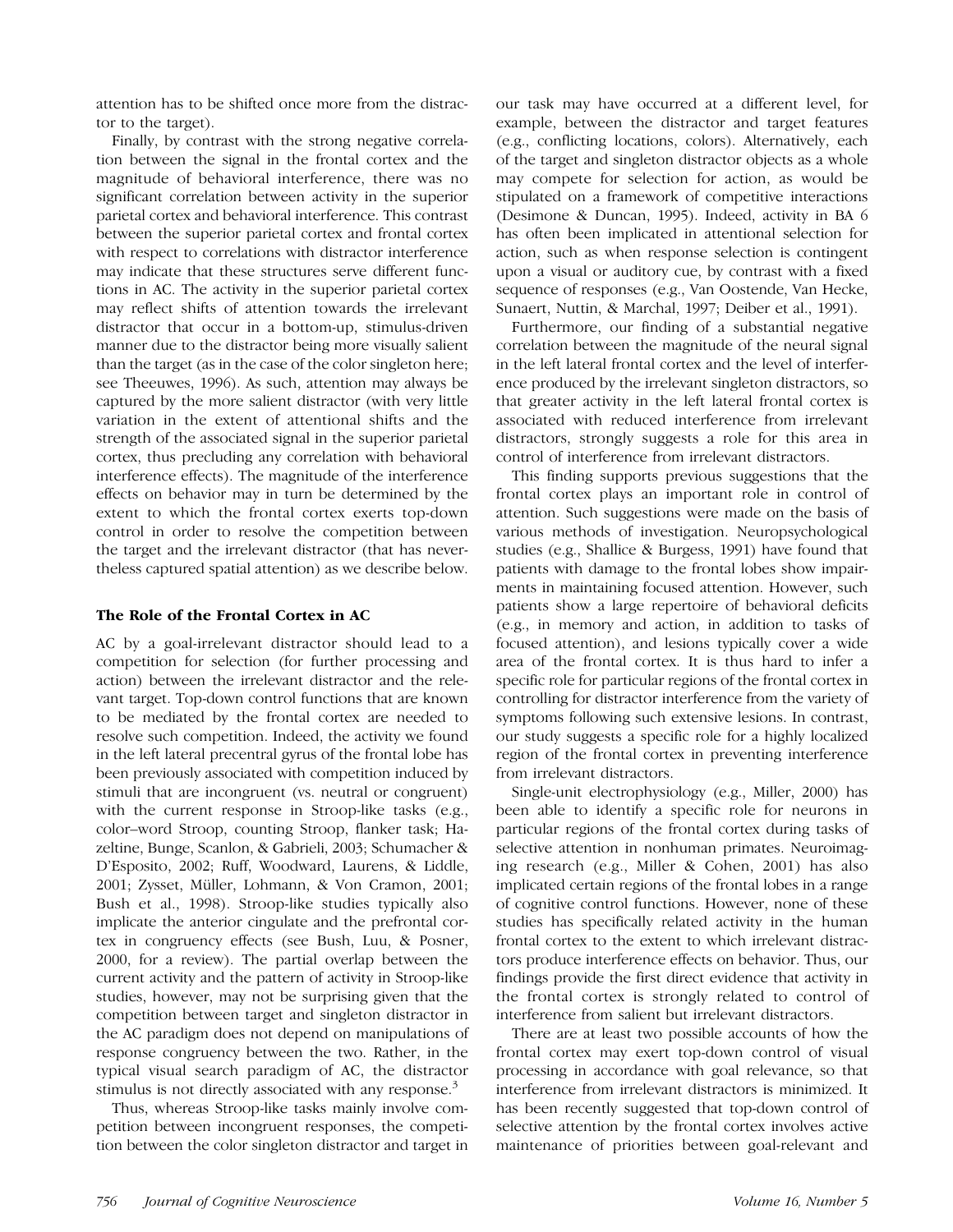goal-irrelevant stimuli throughout task performance (De Fockert, Rees, Frith, & Lavie, 2001; Lavie, 2000). A weaker signal in frontal areas that serve to actively maintain such priorities should lead to greater interference from irrelevant distractors. Indeed, De Fockert et al. (2001) found a significant increase in distractor interference effects and in distractor-related neural responses when such frontal control was unavailable for visual selective attention (by loading working memory during performance of the selective attention task). Importantly, the frontal areas involved in such control in De Fockert et al.'s (2001) study included the frontal area implicated in control against singleton distractor interference in the present study.

Alternatively, top-down control by the frontal cortex may serve to directly inhibit the distractor stimuli or their responses. As mentioned above, the present area of frontal activity has previously also been associated with response competition effects in Stroop-like studies, and in attentional selection of responses (which may well involve inhibition of the unselected response or object). Although the present task was not designed to test these two specific alternatives, our results clearly demonstrate the involvement of the frontal cortex in control of interference from an irrelevant distractor. Finding the specific mechanisms by which such control is obtained is an important area for further investigation.

# **METHODS**

#### **Subjects**

Ten young adults (2 men; mean age, 22.4 years; range, 19-32 years) with normal vision and normal color vision gave informed consent and participated in the study. The study was approved by the ethics committee of the National Hospital for Neurology and Neurosurgery.

# Stimuli

The visual search displays consisted of five shapes that were equally spaced in a circular arrangement with a radius of  $3.1^{\circ}$  from a central fixation point (+) to the center of each shape. On each trial, four of the shapes were nontarget diamonds (size  $1.5^{\circ}$  diagonally). The target shape was always a circle (diameter  $1.5^{\circ}$ ). In the center of each shape was a line segment (length  $0.5^{\circ}$ ), randomly chosen to have either a horizontal or a vertical orientation. These line segments were always presented in white and the stimuli were presented on a black background.

To produce an orthogonal design (required for examining the interaction effect) we assigned color singleton absent trials to a distractor condition or a target condition by presenting either one of the distractors or the target with a nonsalient size singleton, to produce color singleton distractor absent or color singleton target absent conditions, respectively. Thus, on half of the experimental trials, one of the distractors was presented with a singleton feature (25% of the trials in red color, 25% with a reduced size subtending  $1.2^{\circ}$  diagonally). On the other half of the trials, the target was presented with an additional singleton (25% of the trials in red color, 25% with a reduced size subtending  $1.2^{\circ}$  in diameter). In a behavioral pilot experiment, we established that these size singleton distractors indeed do not produce any interference effects on RTs or errors. Trials were randomly intermixed within experimental sessions to prevent observers from adopting different task strategies based on whether color singletons coincided with targets or distractors.

### Procedure

Stimuli were projected onto a screen approximately 300 mm from the participant's eyes and viewed by a mirror mounted on the head coil. Each experimental trial consisted of presentation of the visual search display for 500 msec, followed by a 1600-msec response interval. Participants were required to make a speeded response to the orientation (horizontal or vertical) of the line segment in the target circle by pressing one of two response keys on a keypad they held in their right hand. One fifth of all trials were null events, on which only the fixation point was presented for the duration of a trial. Each participant completed two blocks of 240 trials, chosen at random from the five trial categories, while being scanned. Prior to the scanning sessions, participants completed a practice block consisting of 20 trials.

# **Eye Position Monitoring**

During scanning, eye position was continually sampled at 60 Hz using long-range infrared video-oculography (ASL 504LRO Eye Tracking System, Massachusetts). Eye position data from seven runs (out of the total of 20) was discarded due to problems with data logging or data conversion. Horizontal and vertical eye position from the remaining 13 runs were determined for each trial type separately and combined to produce frequency histograms (Figure 5). Data were collapsed in bins of  $0.25^{\circ}$  of visual angle.

#### **fMRI Imaging Parameters**

A 2T Siemens VISION system was used to acquire both T1 anatomical volume images and T2\*-weighted echoplanar (EPI) images with BOLD contrast. Each echoplanar image comprised thirty-two 2.4-mm axial slices taken every 3.6 mm, positioned to cover the frontal, parietal, and posterior temporal cortex. Data were acquired during two runs, consisting of 216 volumes each, of which the first six volumes per run were discarded to allow for T1 equilibration effects. Volumes were ac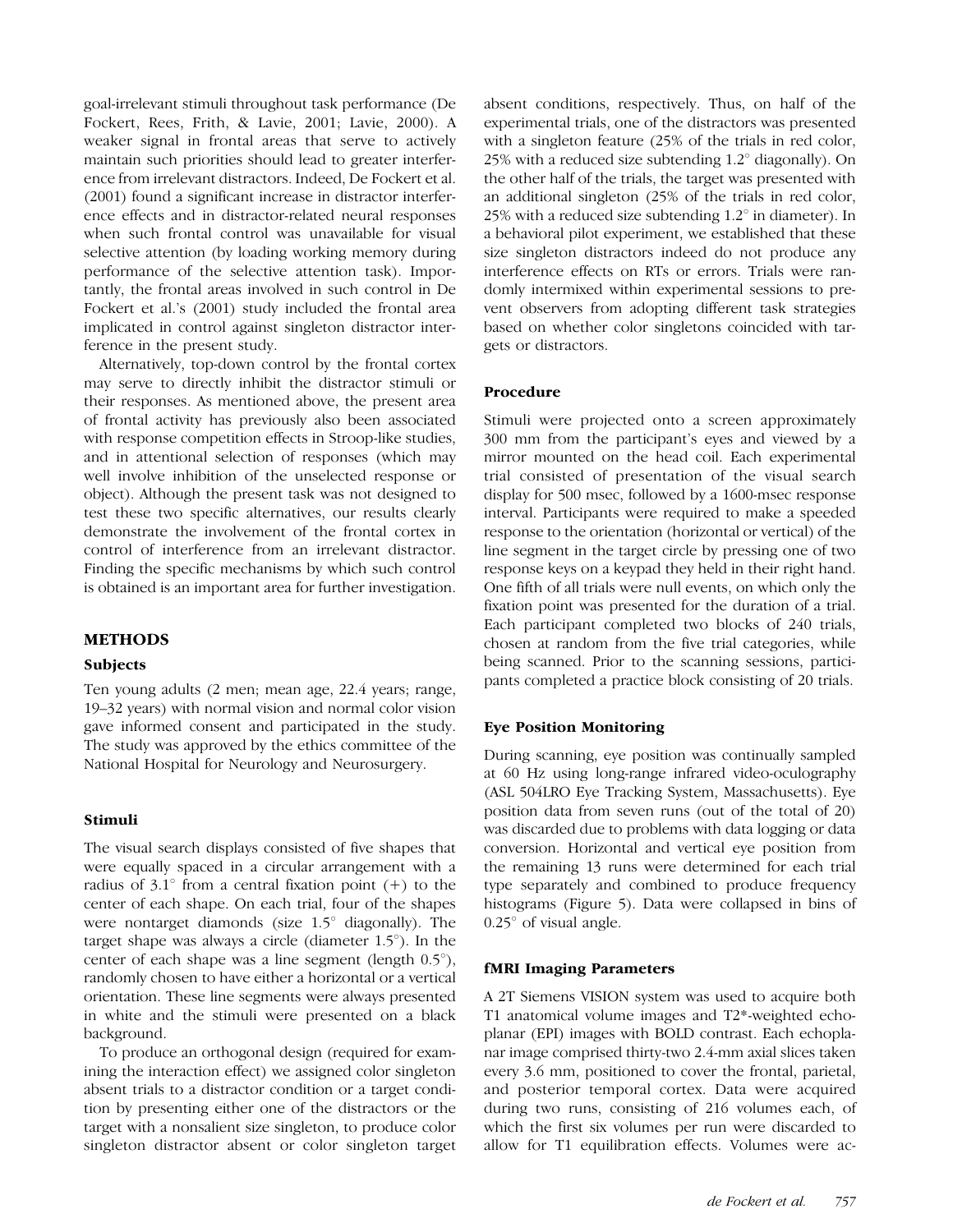quired continuously with an effective repetition time (TR) of 2.4 sec/volume.

### **fMRI Preprocessing and Analysis**

Statistical parametric mapping (SPM99, Wellcome Department of Imaging Neuroscience, University College London) was used for temporal and spatial data preprocessing and data analysis. Data were time-corrected for slice acquisition times (using the middle slice as a reference). All volumes were then realigned to the first volume, and normalized to a standard EPI template volume (based on the MNI reference brain, Cocosco, Kollokian, Kwan, & Evans, 1997) in the space of Talairach and Tournoux (1988). These EPI volumes were then smoothed with an isotropic 10-mm FWHM Gaussian kernel.

The fMRI data were initially analyzed using an eventrelated design, using a fixed effect model. Voxels that were activated during the experimental conditions were identified with a statistical model containing regressors that represented the transient responses produced by the individual trials in each condition. The event-related changes in evoked activity were modeled by convolving an empirically derived hemodynamic impulse response function with trains of unitary events that were aligned on the trial onsets. Each component of the model served as a regressor in a multiple regression analysis. In addition, high-pass filtering removed participant-specific low-frequency drifts in signal, and global changes in activity were removed by proportional scaling. Linear contrasts between the different regressors representing the experimental conditions allowed determination of activated areas by creating a spatially distributed map of the  $t$  statistic. All statistical results are based on a singlevoxel t threshold of 3.10 (corresponding to  $p < .001$ , uncorrected for multiple comparisons). Resultant regions of activation were characterized in terms of their peak heights. In assessing statistical significance, we made a correction (based on the theory of random Gaussian fields) for multiple comparisons across the whole brain volume examined and report only regions of activation above a threshold corresponding to  $p < .05$ , corrected for the volume examined. For the interaction contrast, we used a small-volume correction with spheres of 10-mm radius around the peak voxels in the areas of significant activity related to the simple main effect (presence vs. absence of color singleton distractors).

For the ANOVA with subjects as the random factor, the BOLD signal (expressed as percent departure from a global mean of 100) was extracted for all voxels contained within the three clusters of significant activation (at  $t > 4.54$ , corresponding to  $p < .05$ , corrected for multiple comparisons) during interference by distractor singletons (bilateral superior parietal cortex and left lateral precentral gyrus). Next, for each participant, the BOLD signal was averaged across all voxels in each separate cluster as a function of the experimental factors. These averages were entered into ANOVAs with color singleton presence (present, absent) and singleton stimulus (target, distractor) as within-subjects factors, and participants as the random factor.

### **Acknowledgments**

This work was supported by a Medical Research Council grant (N. L.) and The Wellcome Trust (G. R., C. F.).

Reprint requests should be sent to Jan de Fockert, Department of Psychology, Goldsmiths College, New Cross, London SE14 6NW, UK, or via e-mail: j.de-fockert@gold.ac.uk.

The data reported in this experiment have been deposited in the fMRI Data Center (http://www.fmridc.org). The accession number is 2-2003-114FY.

#### **Notes**

1. As can be seen in Figure 2, the nonsalient size singleton produced a small (26 msec) but significant interference effect,  $F(1,9) = 5.7$ ,  $p = .04$ , when it was presented as a target (vs. a distractor). As the size singleton was created by reducing the size of the outline circle or diamond, this interference may be due to some lateral masking effects of the closer contours of the outline and the small bar in it. Alternatively, it may be a result of the low probability (25%) of targets with a reduced size. This effect, however, does not bear on any of the important results regarding the effects of the presence of a color singleton distractor (because the interaction was largely driven by the difference [of 79 msec] between the two color singleton conditions,  $F(1,9) = 22$ ,  $p < .001$ , for the difference). 2. Although it has been shown that attentional set can under some conditions eliminate spatial cueing effects (e.g., Folk, Remington, & Johnston, 1992), this has only been shown in tasks that are very different from the task used in the present study (e.g., the singleton is presented before the search array and thus does not directly compete with the target).

3. Congruency effects from the singleton have been found when letters were inserted within the shapes in Theeuwes's (1996) AC in visual search paradigm. However, the potential effects of orientation congruency for the bars typically presented within the shapes in Theeuwes's task (Figure 1) have not as yet been established.

#### **REFERENCES**

- Bush, G., Luu, P., & Posner, M. I. (2000). Cognitive and emotional influences in anterior cingulate cortex. Trends in Cognitive Sciences, 4, 215-222.
- Bush, G., Whalen, P. J., Rosen, B. R., Jenike, M. A., McInerney, S. C., & Rauch, S. L. (1998). The counting Stroop: An interference task specialized for functional neuroimaging-Validation study with functional MRI. Human Brain Mapping, 6, 270-282.
- Cocosco, C. A., Kollokian, V., Kwan, R. K.-S., & Evans, A. C. (1997). BrainWeb: Online interface to a 3D MRI simulated brain database. Neuroimage, 5 (Part 2/4), S425.
- Corbetta, M. (1998). Fronto-parietal cortical networks for directing attention and the eye to visual locations: Identical, independent, or overlapping neural systems? Proceedings of the National Academy of Sciences, U.S.A., 95, 831-838.
- Corbetta, M., Akbudak, E., Conturo, T. E., Drury, H. A.,